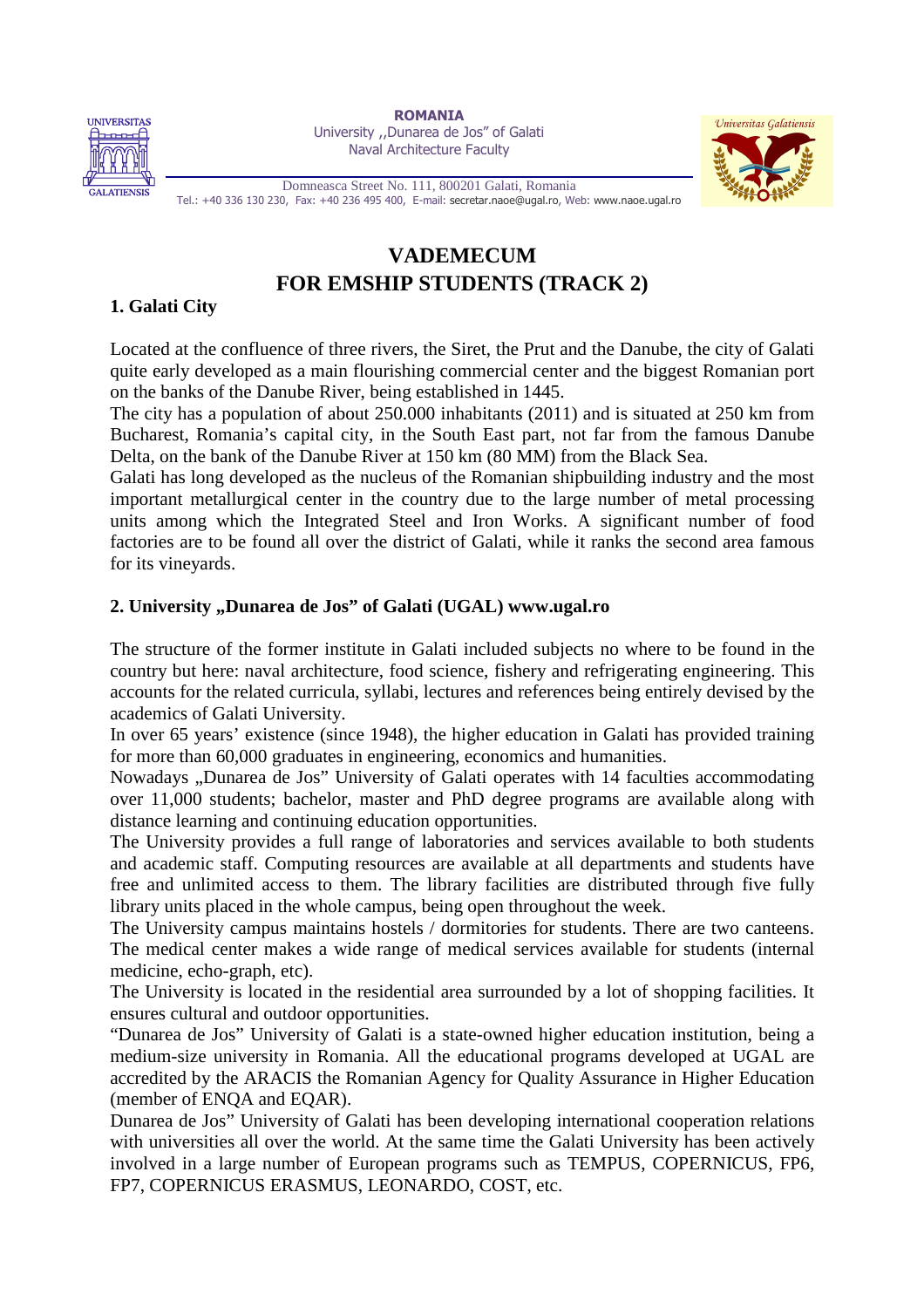## **3. Naval Architecture Faculty (FAN) www.naoe.ugal.ro**

The Naval Architecture Faculty from Galati is the oldest Romanian Higher Education Institution in the naval architecture domain (since 1951), being the only faculty all over the country that has a widely recognized tradition in the numerical and experimental research related to the ship hydrodynamics and structures. The faculty benefits of adequate infrastructure and facilities for research, as towing tank and cavitation tunnel, both unique in the country, ship equipment labs, etc.

The own educational programs developed in the frame of the Galati Naval Architecture Faculty are: two bachelor programs (Naval Architecture; Ship Systems and Equipments, on 4 years, in Romanian and English); two master programs (Naval Architecture; Advanced Shipbuilding Technologies, on 2 years, in English) and one PhD program (Ships' Hydrodynamics and Structures – Mechanical Engineering, on 3-4 years), having in total over 600 students each year.

The studies are organized in two semesters: winter semester  $1<sup>st</sup>$  October till  $15<sup>th</sup>$  February (including two weeks the winter holidays) and summer semester  $15<sup>th</sup>$  February till  $20<sup>th</sup>$  July.

### **4. Course registration of the individual international students for UGAL programs (Not applicable for the EMship students)**

*Note*. Those information apply for the international students that are enrolling on own education programs from "Dunarea de Jos" University of Galati.

International students willing to study in Romania can apply either to the Romanian Ministry of Education and Research or to . Dunarea de Jos" University of Galati in order to receive a Letter of Acceptance.

Documents requested are: application form dully filled in; certified copy of the Baccalaureate Diploma or equivalent-for undergraduate studies; certified copy of the graduation certificate for graduate or PhD applicants; academic record translated into Romanian, French or English; language certificate; certified copy of the birth certificate; certified copy of the passport; three photos, health certificate.

The application forms are available at the International Relations Office of the Ministry of Education and Research (www.edu.ro/International Relations/Study in Romania), or at address: Ministerul Educatiei si Cercetarii, str. G-ral Berthelot nr 28-30, Sector 1, Cod RO-010168 Bucuresti), at Dunarea de Jos" University of Galati or Romanian embassies abroad. Copies of the application documents have to be mailed to the Romanian Ministry of Education and Research or to Galati University in order to receive the approval statement. The Ministry of Education and Research may issue the Letter of Acceptance in at least 2 months from the date of receiving the complete files. The official documents have to be submitted personally, in original.

Before coming to Romania international students should have their documents endorsed by the Romanian Embassies in their own countries, and then they should obtain a valid study visa in Romania, except for the EU incoming students who can enrol under the same conditions as the Romanian students.

The application file must be sent to the Ministry of Education by  $24<sup>th</sup>$  August.

### **5. Romanian Visa Requirements / Health Insurance**

• The UGAL Office of International Affairs ensures the specific *visa support for non-EU students*, by delivering the acceptance letter addressed to the Embassy of Romania in the French Republic, the EMship students being in the  $3<sup>rd</sup>$  semester enrolled at Ecole Centrale de Nante (ECN). Usually the visa initial is granted for 3 months period. Upon students' arrival in Galati, the UGAL International Office assists the EMship non-EU students to extend their Romanian visa till the end of the  $4<sup>th</sup>$  semester (September) at the Galati County Immigration Office.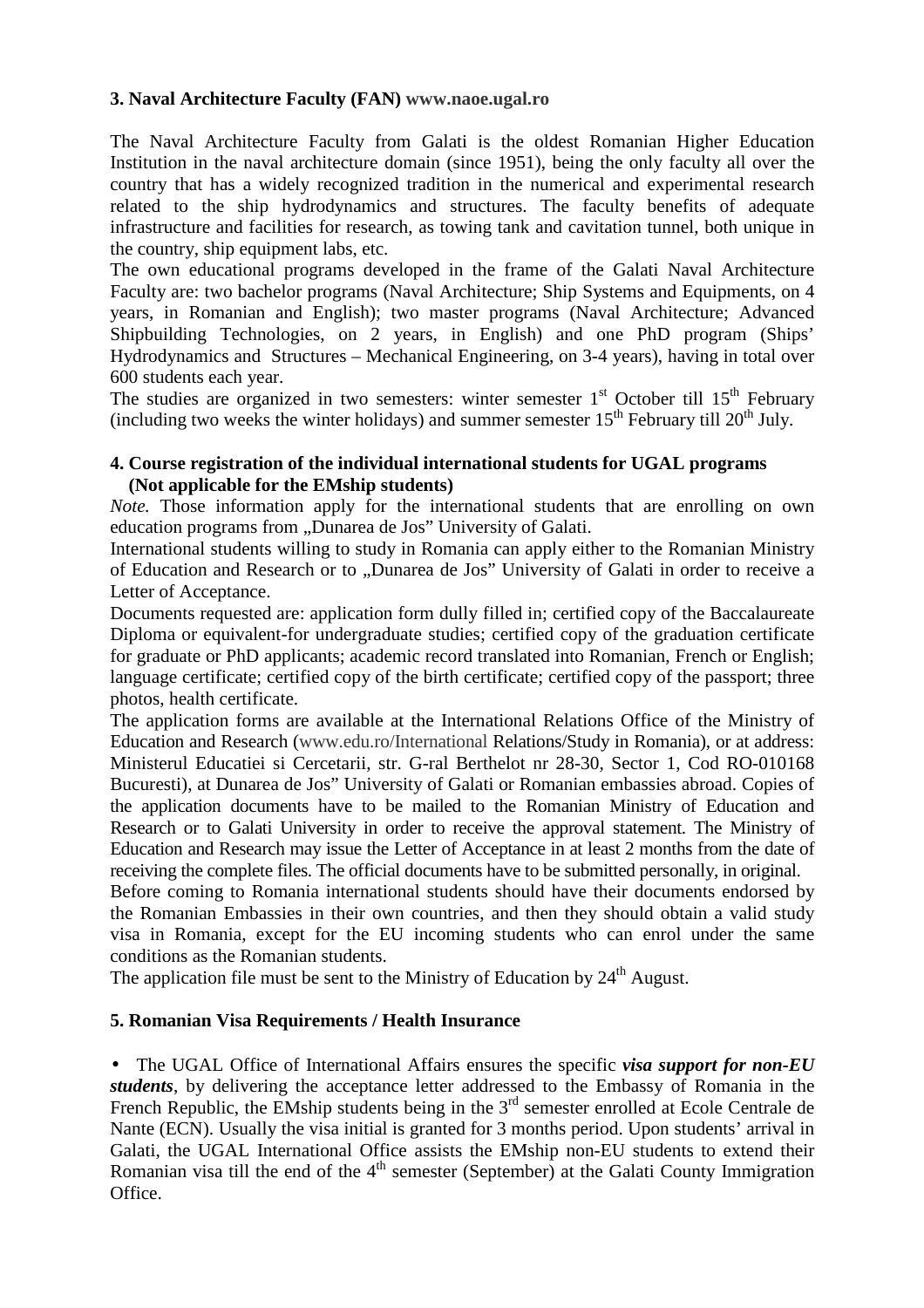#### **Embassy of Romania in the French Republic**

Address: 5, Rue de l'Exposition 75007, Paris CEDEX 07 Phone: 0033-1-47.05.10.46; 0033-1-47.05.18.70 Phone Consular Section: 0033-1-47.05.27.55 Phone Economic Section: 0033-1-47.05.12.74 Fax: 0033-1-45.56.97.47 Website: http://paris.mae.ro/ E-mail: secretariat@amb-roumanie.fr

## *To apply for long-stay visa (marked D), with the formulary from the embassy official web-site.*

### **Embassy of Romania in the Kingdom of Belgium**

Address: 105, Rue Gabrielle, 1180 Bruxelles, Belgique Fax: 0032-2-346.23.45 Phone: 0032-2-345.26.80 **Consular Section**  Phone: 0032-2-343.69.35 Fax: 0032/23469814 E-mail: secretariat@roumanieamb.be Web Site: http://bruxelles.mae.ro/ **Romanian Information Center in Brussels** Address: 107 Rue Gabrielle 1180 Bruxelles Phone: +32 2 344 41 45 Fax: + 32 2 344 24 79 Web: www.roinfocentre.be (crib.mae.ro) E-mail: office@roinfocentre.be

The non-EU students have to apply for *the long-stay visa (marked D)*, which allows the entry and stay of aliens on the territory of Romania for a period of 90 days at the most, including the purposes of studying and research. The right of stay in this case is of 90 days; however, this type of visa allows for its prolongation following an official request addressed to the Romanian Office for Immigration which is part of the Romanian Ministry of Administration and Interior. The requests for the extension of the right of stay must be personally submitted by the applicants, at the local branch-offices of the Romanian Office for Immigration closest to their place of residence (in Galati), at least 30 days before expiry of the stay right granted by the visa. Overstaying the visa entails cancellation of the visa and the obligation of leaving the territory of Romania. All aliens requiring a Romanian visa shall attach to the duly filled-in and signed application form a valid travel document, acknowledged by the state of Romania, to which the visa sticker may applied as well as all the documents required under the law to attest the stated purpose of the trip, the duration of the stay, financial means for the stay, as well as the possibility for the aliens to return to their home country or continue the trip to a third state, upon the end of their stay in Romania.

The EMship master program has  $6+18$  months of study, starting on the first semester in Belgium at University of Liege (ULG), where for the *students' insurance* all the students are receiving a European Health Insurance Card, valid for all the fourth study semesters in the frame of the EU consortium universities, covering health and various accidents situations. Nevertheless, all foreign students who come to study at University of Galati (UGAL), under the age of 26, have automatically a valid medical insurance as the Romanian students. For any other insurance cases the UGAL Office of International Affairs will provide the appropriate support to the foreign students.

# **6.EMship students on the 4th semester at UGAL (90 ETCS EMship new version – Track 2)**

• The EMship students are *enrolled* at "Dunarea de Jos" University of Galati, Naval Architecture Faculty for the 4<sup>th</sup> semester, starting March, with educational activities till September (before the EMship Week). The students are enrolled free of charge at UGAL, in the frame of Erasmus ECTS learning agreement, being assisted by the UGAL Office of International Affairs and Naval Architecture Faculty coordinators. The EMship students are included by UGAL Office of International Affairs in the local international students' network. The students receive facilities for transport; they can take part to students' social events and any activities organized by the local student union. The orientation of the newcomers is ensured by International Office staff and by the local coordinators from the Naval Architecture Faculty.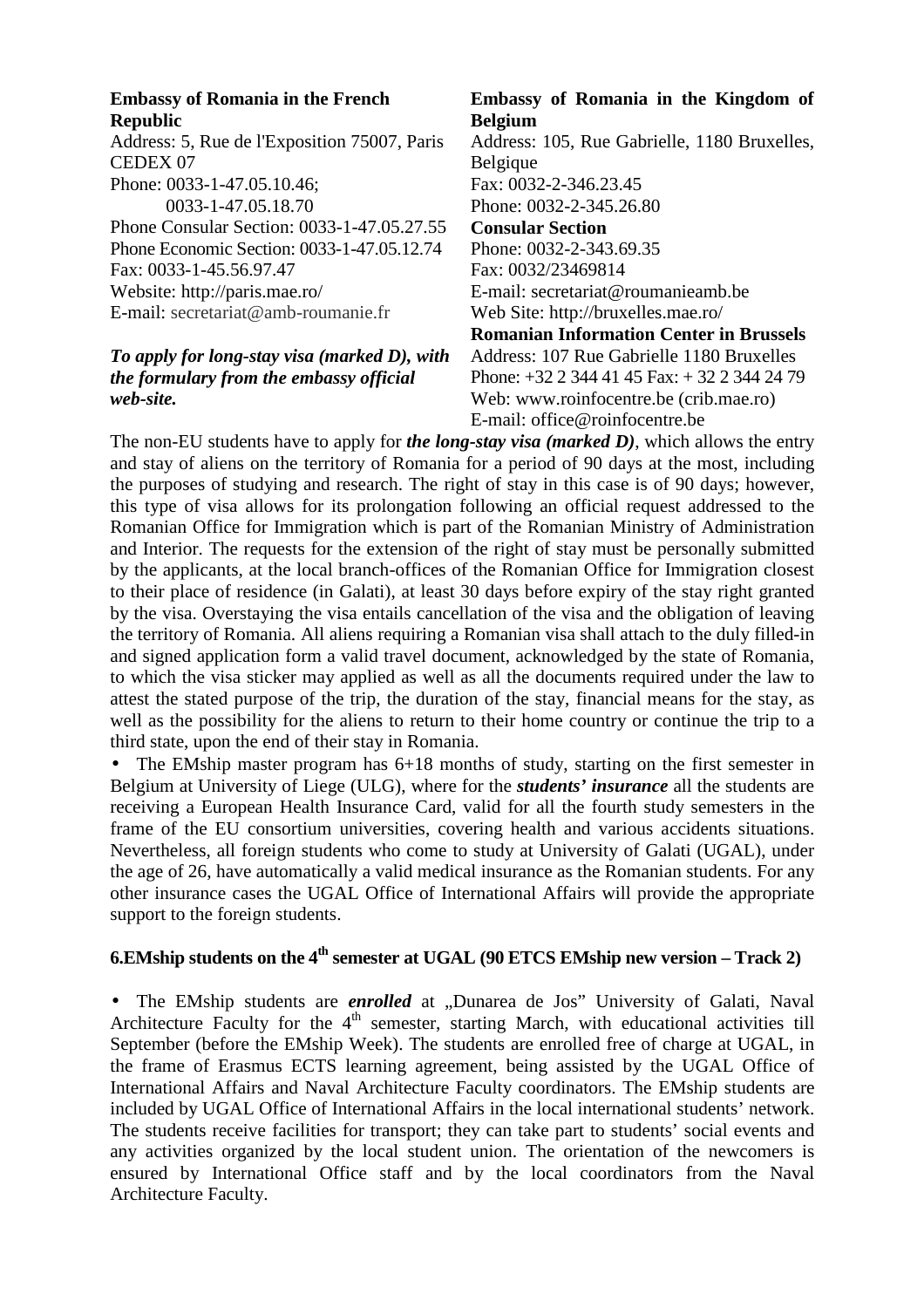• UGAL is assisting the *accommodation* of foreign students who came through international programs, so that the housing is provided at a reduced cost in student hostel for around 100 Euro per month. The student hostel for EMship students is placed in the neighbourhood of the UGAL Naval Architecture Faculty main building. The student rooms are booked (March - September) for the foreign students at the UGAL Housing Office by the UGAL Office of International Affairs, according to the local coordinators request. For lunch the students have access to the UGAL *canteen*, on a reduced cost, first course, main course and desert around 3-4 Euro. All the buildings in UGAL campus have access facilities for the students with special needs, according to the national and international regulations, and in the university have been already developed special programs for them.

• In whole UGAL campus and dormitories is granted *free access to a wireless internet network* for the students and staff, including also the foreign students from the EMship program.

• The UGAL students have granted free access to main *library* of the University of Galati, to the Naval Architecture Faculty own library and also to the Galati town library, placed in the neighbourhood of the UGAL campus.

• University of Galati (UGAL) covers the *activity in the third semester*, including:

- **Two lectures** (10 ECTS): S4-UGAL-1 SHIP PROPULSION (5 ECTS)

S4-UGAL-2 SHIP MANOEUVRABILITY (5 ECTS)

- S4- UGAL-3 **Master theses** + **Internship** (20 ECTS) following up the preliminary next time table (**for the 90 ETCS EMship new version – Track 2**):

|                                                                                                                                                                  | <b>Arrival in Galati</b>                          | <b>Beginning of March</b>  |
|------------------------------------------------------------------------------------------------------------------------------------------------------------------|---------------------------------------------------|----------------------------|
|                                                                                                                                                                  | <b>Internship at Romanian Companies in Galati</b> | Beginning of March till    |
|                                                                                                                                                                  |                                                   | June                       |
| <b>Start for Master Thesis</b>                                                                                                                                   |                                                   | <b>Beginning of March</b>  |
|                                                                                                                                                                  | Start of lectures for EMship students at UGAL     | Beginning of March, in     |
| <b>Ship Manoeuvrability and Propulsion (in Galati)</b>                                                                                                           |                                                   | parallel to the Internship |
|                                                                                                                                                                  | Lecture: $S4-UGAL-1$ (Lecture & applications)     |                            |
| Ship Propulsion / Prof. Amoraritei M.<br>Lecture: S4-UGAL-2(A) (Lecture)<br>Ship Manoeuvrability / Prof. Obreja D.C.<br>Lecture: S4-UGAL-2(B) (CFD applications) |                                                   | $(40 h - 10 weeks)$        |
|                                                                                                                                                                  |                                                   | $March - May$              |
|                                                                                                                                                                  |                                                   | $(20 h - 10 weeks)$        |
|                                                                                                                                                                  |                                                   | $March - May$              |
|                                                                                                                                                                  | Ship Manoeuvrability / Prof. Pacuraru F.          |                            |
| <b>Exams: Ship Manoeuvrability and Propulsion</b>                                                                                                                |                                                   | June                       |
|                                                                                                                                                                  | <b>Deadline for Master Thesis</b>                 | July                       |
| $\rightarrow$ Defence of Master Thesis (public workshop)                                                                                                         |                                                   | Around $20th$ of July      |
|                                                                                                                                                                  |                                                   | or Beginning of September  |
|                                                                                                                                                                  | <b>Summer Holidays</b>                            | End of July $-$            |
| University is closed                                                                                                                                             |                                                   | <b>End of August</b>       |
| Grades Report for EMship students at UGAL                                                                                                                        |                                                   | July                       |
|                                                                                                                                                                  |                                                   | or Beginning of September  |
|                                                                                                                                                                  | Leaving Galati for EMship week                    | <b>September</b>           |
|                                                                                                                                                                  | <b>EMship week at Istanbul</b>                    | <b>September</b>           |

## *Lecture – Ship propulsion*

Code: EMSHIP S4-UGAL-1 (Semester 4)

Workload: 20 h lecture & 20 h applications (10 weeks)

Number of credits: 5 ECTS

The objective is to provide the specific knowledge about the ship propulsion devices, taking into consideration not only the classical propulsion means (screw propellers), but also the unconventional ones.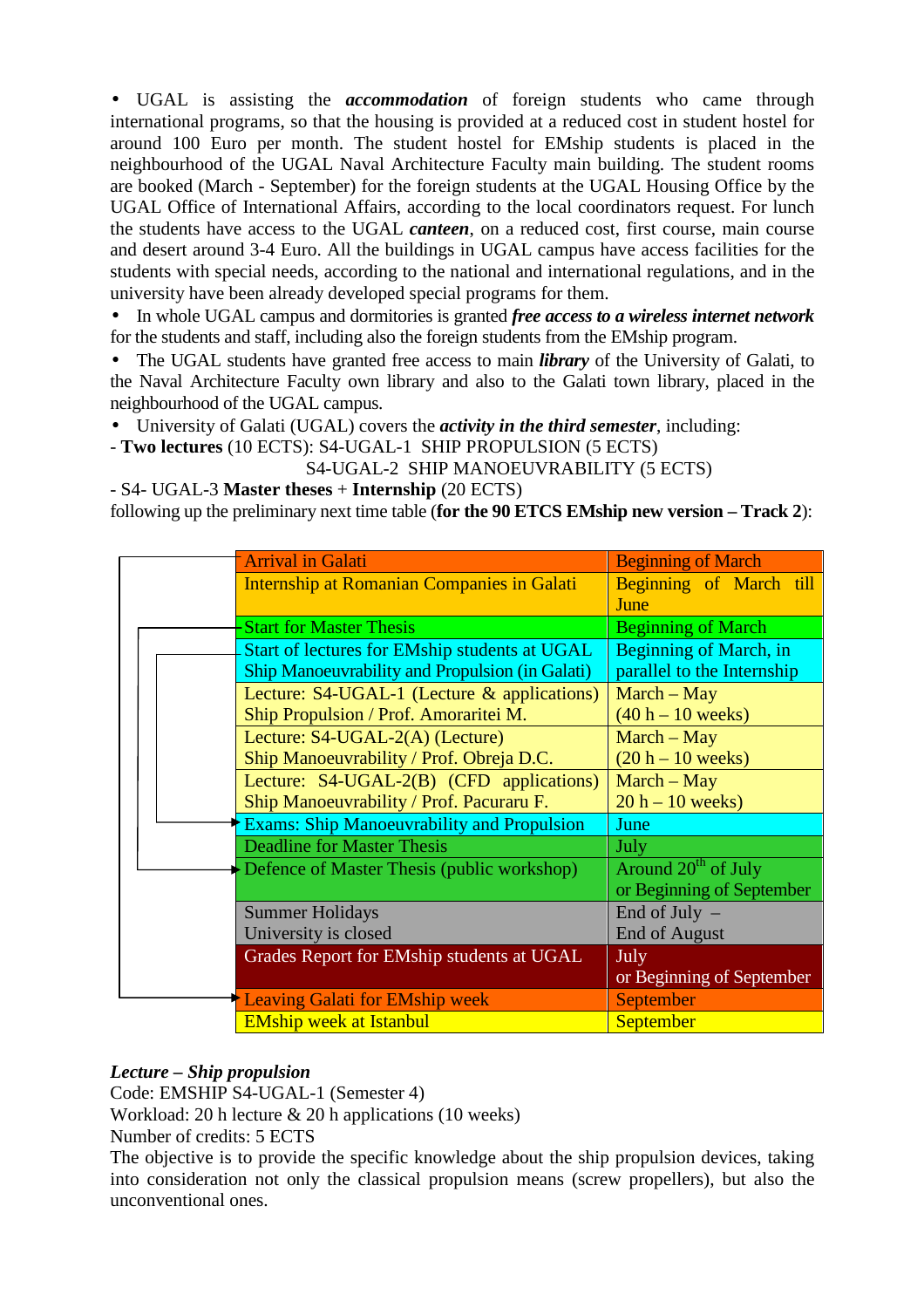The course focuses on: fundamentals of propeller theory; flow mechanisms; cavitation; propeller design and analysis; unconventional propulsion arrangements; energy serving devices; trends ship propulsion; experimental investigation.

Lecturer: Professor Mihaela Amoraritei

## *Lecture - Ship Manoeuvrability*

Code: EMSHIP S4-UGAL-2 (Semester 4) Workload: 20 h lecture & 20 h applications (10 weeks) Number of credits: 5 ECTS

The objective is to provide the specific knowledge in the ship manoeuvrability.

The course focuses on: mathematical models of the ship manoeuvrability; experimental investigations of the hydrodynamic derivatives; standard ship manoeuvres; passive control surfaces rudder hydrodynamic forces and moments, interaction between hull-propeller-rudder, active control devices.

The applications are focused on: CAD-CAE tools for manoeuvrability performance calculation (Aveva code – Initial Design, Manoeuvrability module); CFD tools for rudder design (Shipflow code).

Lecturers: Professor Dan Obreja, Professor Florin Pacuraru

*Internship* (5 ECTS) can be carried out on the following companies: ICE ICEPRONAV Galati, SDG Ship Design Group Galati, BV Bureau Veritas Romania, NAVYK Galati, UGAL, DSG Damen Shipyards Galati. The selection of the internship companies correlated to the master thesis topics and lectures is carried out only by the UGAL advisors.

• The lectures thought at UGAL, in the frame of EMship master, *the communication* with local coordinators, teaching staff and international office is in *English language*. Also the guidance for the master thesis and internship at SAB members companies from Galati are based on English language communication. For non-formal communication, also other foreign languages might be used, as French and German languages. Nevertheless, the foreign students who are studying in Galati might chose to take classes in an intensive course in Romanian language, combined with seminars on Romanian culture and traditions. This language course is organized free of charge by the Faculty of Letters from University of Galati.

• UGAL provides to the EMship students free access to the *learning support facilities* in the frame of Naval Architecture Faculty, including: lecture classrooms, computer room and licensed software for ship propulsion and manoeuvrability topics and other related to the ship design domain, experimental facilities as ships' model towing tank and propeller cavitation tunnel. In all their activities the students are assisted by the teaching staff and technical staff of the Naval Architecture Faculty. The internship is organized at SAB members companies from Galati.

## **7. Assistance, orientation and welcoming support and guidance offered to the EMship students for the 4th semester at UGAL (90 ETCS EMship new version – Track 2)**

The staff from the Naval Architecture Faculty involved in the EMship program and the UGAL International Office assist the EMship students before their arrival and during the third semester at University of Galati.

As first step, during the ULG second semester, the students that have selected UGAL for the fourth semester, have a first contact with the UGAL coordinators, being assisted in selecting their master thesis topic and the linked internship company in Galati.

During the third semester at ECN, the students going to UGAL in the third semester, using the LMS website and emails are in contact with their advisors appointed by UGAL coordinators, receiving information's about their master thesis, as input data for the initiation of research activity.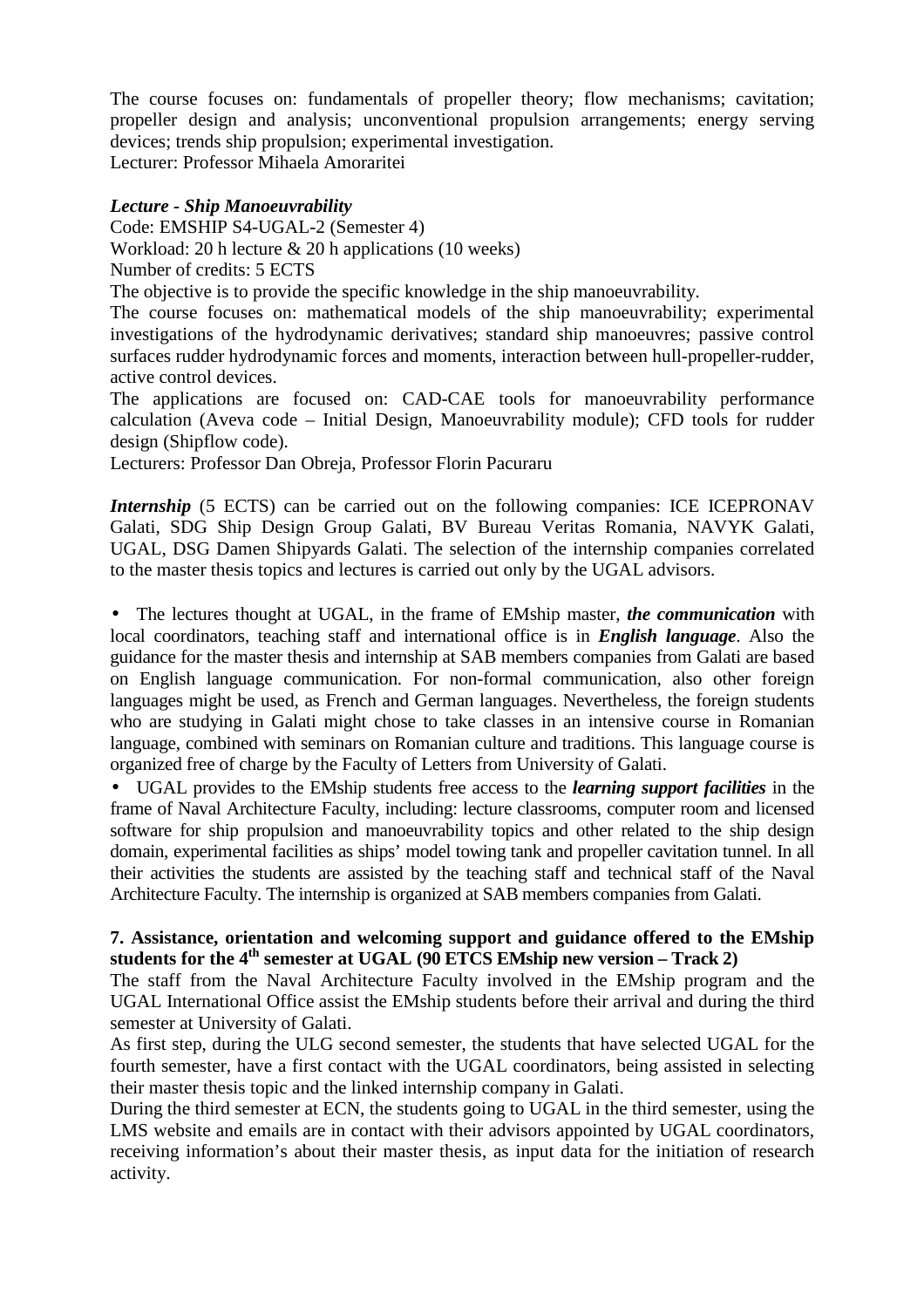The students receive from the UGAL International Office the acceptance letters addressed to the Embassy of Romania in the French Republic (November-December), as soon as ULG has sent to UGAL the Erasmus learning agreement for the  $4<sup>th</sup>$  semester EMship students.

The student rooms at university dormitories are booked in advance by the UGAL International Office at the UGAL Housing Office (contact Dr. Alexandru Praisler).

The students receive travel information from Bucharest Airport to Bucharest train station and then to Galati train station (March, see section 8), no late than the  $5<sup>th</sup>$  of March.

The students are assisted to fill up the accommodation formalities at UGAL student hostel, by the local coordinators and International Office.

The UGAL International Office and local coordinators are assisting the EMship students to get enrolled at University of Galati (free of charge), in the frame of Erasmus ECTS learning agreement, to fill up the visa extension formalities for Galati County Immigration Office, to have a full orientation guidance concerning the facilities in the UGAL campus and at Naval Architecture Faculty, computer room, internet access codes, library, canteen, social places, etc.

The EMShip students have to have all the scholars papers received from ULG at registration and also the previous medical reference (contact Dr. Alexandru Praisler).

The UGAL coordinators are setting up a meeting with the teaching staff from EMship program and the academic advisors for each student of the third semester.

The UGAL coordinators, academic advisors and EMShip students take part at the internship companies meetings, being signed the internship conventions for each student, including the internship activities established by the company tutors and the university advisors.

The UGAL International Office and university coordinators are providing assistance to the EMship students, during the third semester at UGAL, till the departure at the EMship Week (end of February), by a direct contact between the students and the assisting staff.

### **8. Arrival from Bucharest to Galati**

• International Airport "Otopeni" Bucharest to Train Station Bucharest Nord (Gara de Nord-Bucuresti Nord) by Airport express bus line no. 780

Bus time table: http://www.ratb.ro/v\_bus\_expres.php?tlin1=780

Price for airport express bus ticket is around 20 RON (4.5 Euro), available in bus station at airport.

• Train Station Bucharest Nord (Gara de Nord- Bucuresti Nord) to Galati Train Station by train, with the time table: http://www.cfrcalatori.ro

Price for train ticket is around 100 RON (22.5 Euro), available in bus station at airport.

Train Station Galati to UGAL LSG dormitories, by local bus line no. 26  $(2^{nd}$  bus station) Price for bus ticket is 1.5 RON (0.4 Euro), available in bus station at train station.

The UGAL team will inform in time about the changes in train and bus time table and the booked rooms at UGAL dormitories for the EMShip students.

### **9. EMship Contacts at UGAL**

### **For academic issues:**

Leonard Domnisoru Florin Pacuraru "Dunarea de Jos" University of Galati Faculty of Naval Architecture Str. Domneasca 111 RO-800201 Galati, Romania Tel.: +40 336 130 230 Fax: +40 236 495 400 E-mail: leonard.domnisoru@ugal.ro florin.pacuraru@ugal.ro http://www.naoe.ugal.ro

#### **For administrative issues:**

Alexandru Praisler Sanda Cruceanu "Dunarea de Jos" University of Galati Office of International Affairs Str. Domneasca 47 RO-800008 Galati, Romania Tel.: +40 336 130 262 / +40 236 460 328 Fax: +40 236 461 353 E-mail: alexandru.praisler@ugal.ro sanda.cruceanu@ugal.ro http://www.ugal.ro